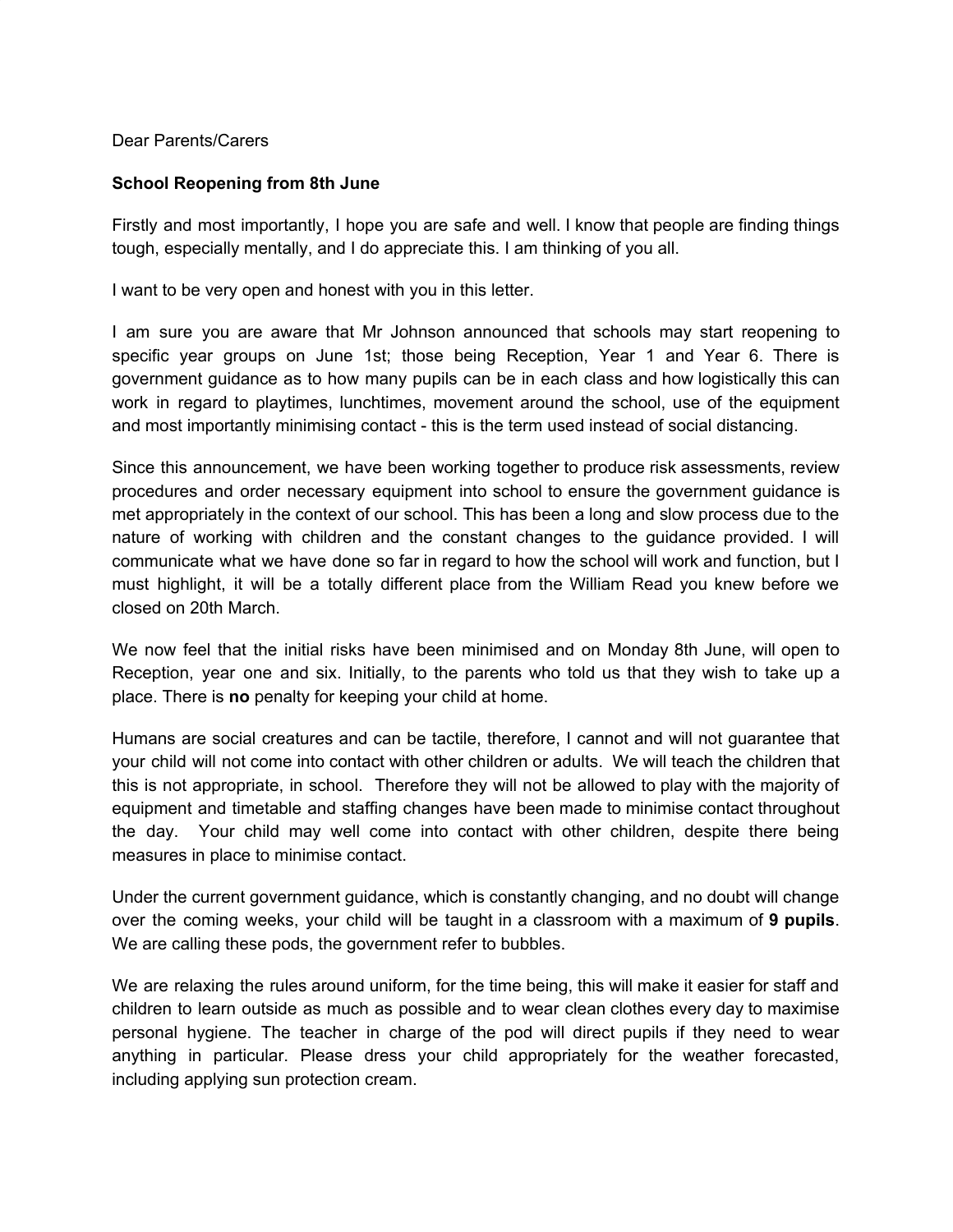These classes are very different from what your child is used to. For example, we will have to limit the equipment that can be used and minimise movement around the class. Your child will be assigned to one pod which will be their base for the period of time they are in school. Children in different bases will not be allowed to mix with each other and we cannot guarantee that friendship groups will be taken into consideration. Please also understand that I cannot guarantee that your child will be taught by their class teacher (primarily due to the smaller class sizes), it could be a teacher or adult from the same year group, but it could be someone from another year group within the school.

- You **must** tell us if you intend to take up your space at least a week in advance, as I need to ensure the safety of my staff and keep staffing levels to a minimum.
- If your child isn't comfortable being left at school, then you **must** take them back home, as we cannot comfort them.
- You **must** be on time to drop off and pick up your child. We cannot mix the pods and will only have a fifteen-minute window to accept and collect your child.
- Your child **must** adhere to behaviour expectations for the safety of all

We will operate a staggered entry and exit and a **one-way** system for dropping off and picking up children. Enter via the pedestrian gate on our Long road entrance, the gate is to the left of the vehicle gate as you look at the school and the one nearest to the office. You can queue on the marked lines along the path and the windows ensuring that you are two metres apart. Drop your child at the door. They will be greeted by a staff member who will take their temperature and ask them to sanitise their hands. They will then be taken to their pod. Parents/carers then walk across the car park and exit via the other pedestrian gate. No parents or carers are allowed in the building.

The times for each pod are set out below. Please note, that on Fridays, the children will have lunch and then go home. This is so staff can have their legally entitled Planning and Preparation time. I cannot ask for cover teachers to break the pod, so this is what we will do.

The curriculum will also look different and we are currently working to plan and develop this.

We will only be providing packed lunches to pupils and they will be eating in class bases or outside to ensure we minimise contact.

I understand these changes may seem severe, we are trying to adhere to the guidelines and most importantly keep your child and all members of staff safe. I will send further details as and when we need to make changes.

Finally, please note at this point, we have one pod for Key Workers and Siblings, one pod for Reception, another for Year 1 and two for year 6. These pods are near to the capacity of 9 so you will need to tell us if and when you intend to send your child back a least a week in advance